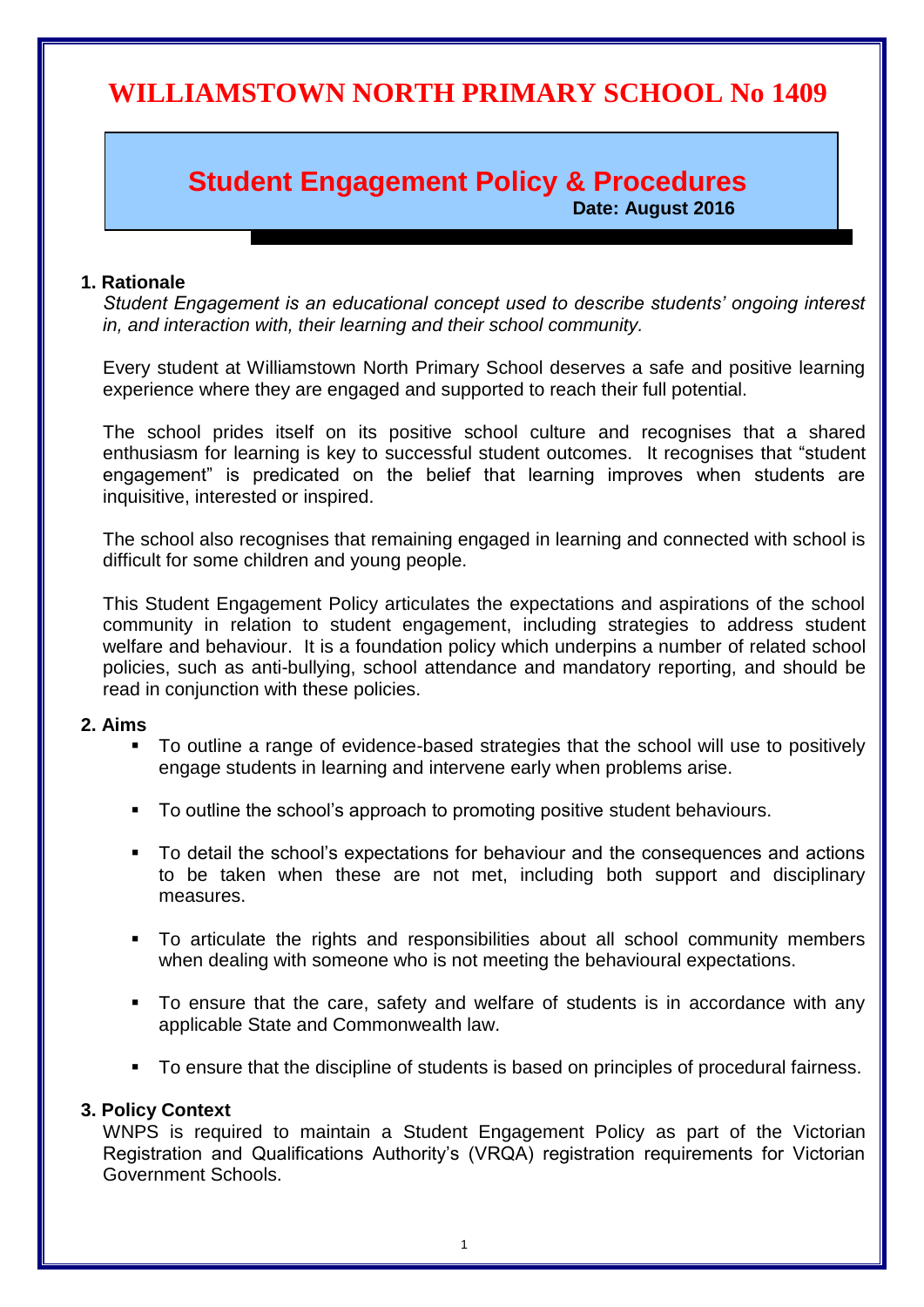This policy also addresses Williamstown North Primary School's legal obligations under relevant legislation, including the *Equal Opportunity Act 2010 (Vic),* the *Charter of Human Rights and Responsibilities Act 2006* (Vic), the *Disability Standards for Education 2005* and the *Education and Training Reform Act 2006 (Vic*) as well as fulfilling its obligations under *Ministerial Order 625 - Suspensions and Expulsions* and the new *Child Safe Standards.*

# **4. Implementation**

# **4.1 Rights and Responsibilities**

Every member of the school community has a right to fully participate in an educational environment that is safe, supportive and inclusive. Everyone deserves to be treated with respect and dignity. The school recognises its responsibility to develop processes that are deemed to be fair and equitable for all students.

## **4.1.1 Students**

## **Students have a right to: -**

- Work in a secure environment, without intimidation, bullying (including cyberbullying) or harassment.
- Be treated equally despite gender, race or beliefs
- Participate fully in the school's educational program.
- Fully develop their talents, interests and ambitions.
- Feel included and valued.

## **Students have a responsibility to: -**

- Participate fully in the school's educational program and to attend regularly. Students should also be expected to display positive behaviours that demonstrate respect for themselves, their peers, their teachers and all other members of the school community.
- Demonstrate respect for the rights of others, including the right to learn and will contribute to an engaging educational experience for themselves and other students.
- Progress through school with appropriate support and adjustments, whereby they will be encouraged and supported to take greater responsibility for their own learning and participation as members of the whole school community. This involves developing as individual learners who increasingly manage their own learning and growth by setting goals and managing resources to achieve these goals.
- Display positive behaviours that demonstrate respect for themselves, peers, teachers and all other members of the school community.
- Demonstrate inclusive behaviours and develop strategies to reduce the occurrence of challenging behaviours and promote positive behaviours.

## **4.1.2 Parents/Guardians**

## **Parents/Guardians have a right to: -**

- Expect that their child will be educated in a secure environment in which care, courtesy and respect for the rights of others are encouraged.
- Be informed about matters relating to their child that will affect their learning and wellbeing, in line with the school's *Privacy Policy*.

## **Parents/Guardians have a responsibility to: -**

 Promote positive educational outcomes for their child by taking an active interest in their child's educational progress and by modelling positive behaviours.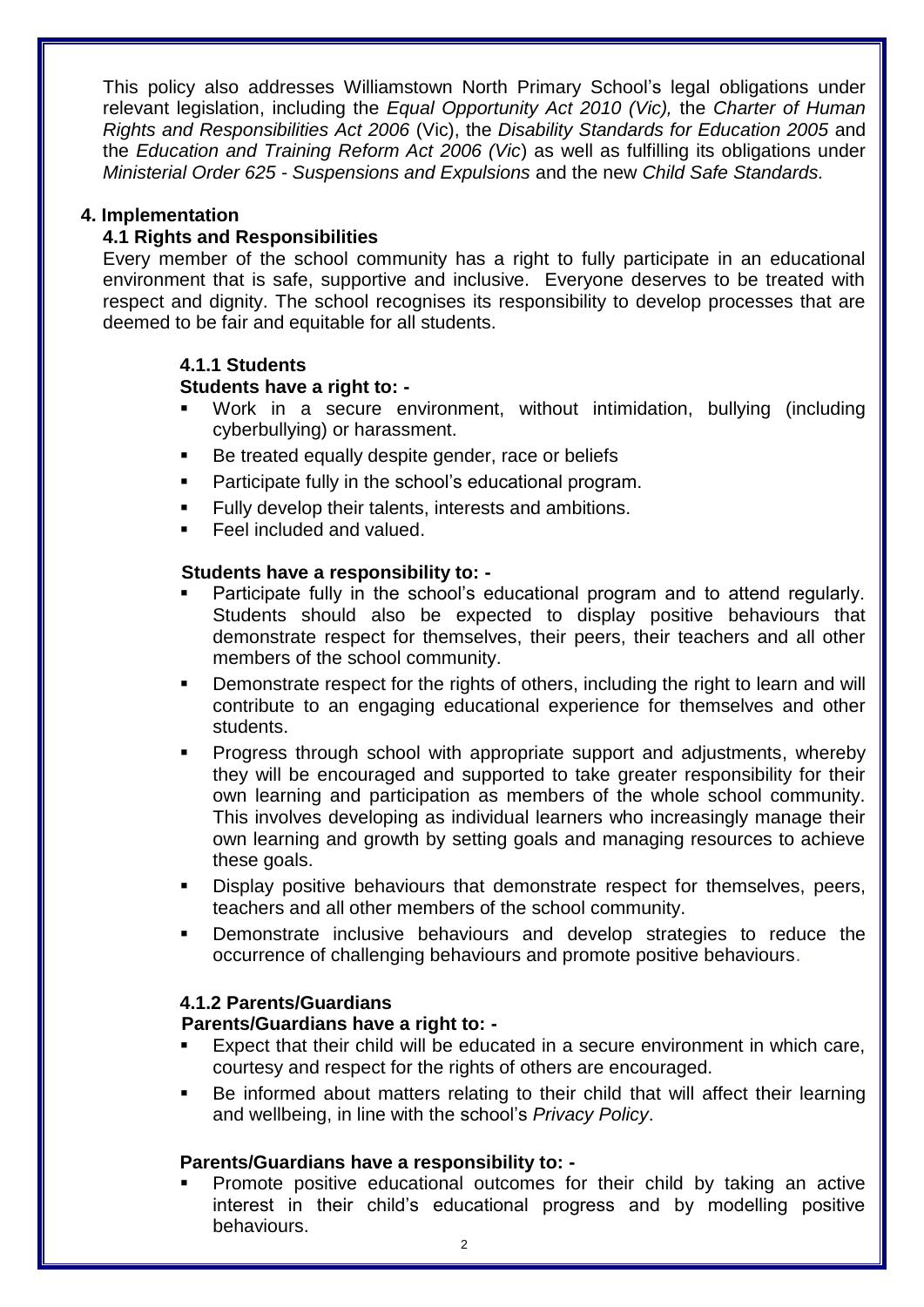- Ensure their child's regular attendance.
- Engage in timely, purposeful and constructive communication with school staff regarding their child's learning and inform the school of any clinical assessment in relation to learning, wellbeing or behaviour i.e. by an allied health worker.
- Support the school in maintaining a safe and respectful learning environment for all students.
- When scheduled, attend student support group (SSG) meetings e.g. share information, develop SMART (Specific, Measurable, Achievable, Realistic & Timely) goals.

# **4.1.3 Teachers**

# **Teachers have a right to: -**

- Expect that they will be able to teach in an orderly and cooperative environment.
- Be informed, about matters relating to students that will affect the teaching and learning program for that student in line with the school's *Privacy Policy*.
- Feel safe, respected and supported.

# **Teachers have a responsibility to: -**

- Fairly, reasonably and consistently, implement the Student Engagement policy.
- Know how students learn and how to teach them effectively.
- Know the content they teach.
- Know their students, how they learn and how to teach them effectively.
- Plan and assess for effective learning, making adjustments where deemed necessary.
- Create and maintain a safe challenging and inclusive learning environment.
- Use a range of teaching and learning strategies and resources to engage students in effective learning.
- Make reasonable adjustments.
- Engage in communication with parents regarding their child's learning and wellbeing.

## **4.2 Student Welfare**

Student Welfare is integral to all aspects of the WNPS school life. The school recognises that the provision of welfare is essential to students' sense of self-worth and the development of their identity and in the achievement of the goals of the school. It fosters the personal and social development of the individual and it is a pre-requisite for students to be in an effective learning situation.

## **4.2.1 Student Welfare Procedures**

- The key components of the school's student welfare procedures are: -
	- The Principal/Assistant Principal/Welfare teacher/s will liaise with the school Psychologist, PLT Leaders teachers, students, parents or outside agencies.
	- School Wellbeing Key Reference Group.
	- Designated Welfare Teacher/s.
- If a teacher identifies a child to be in need of additional support (e.g. learning, wellbeing, social skills or connectedness) the steps to consider are: -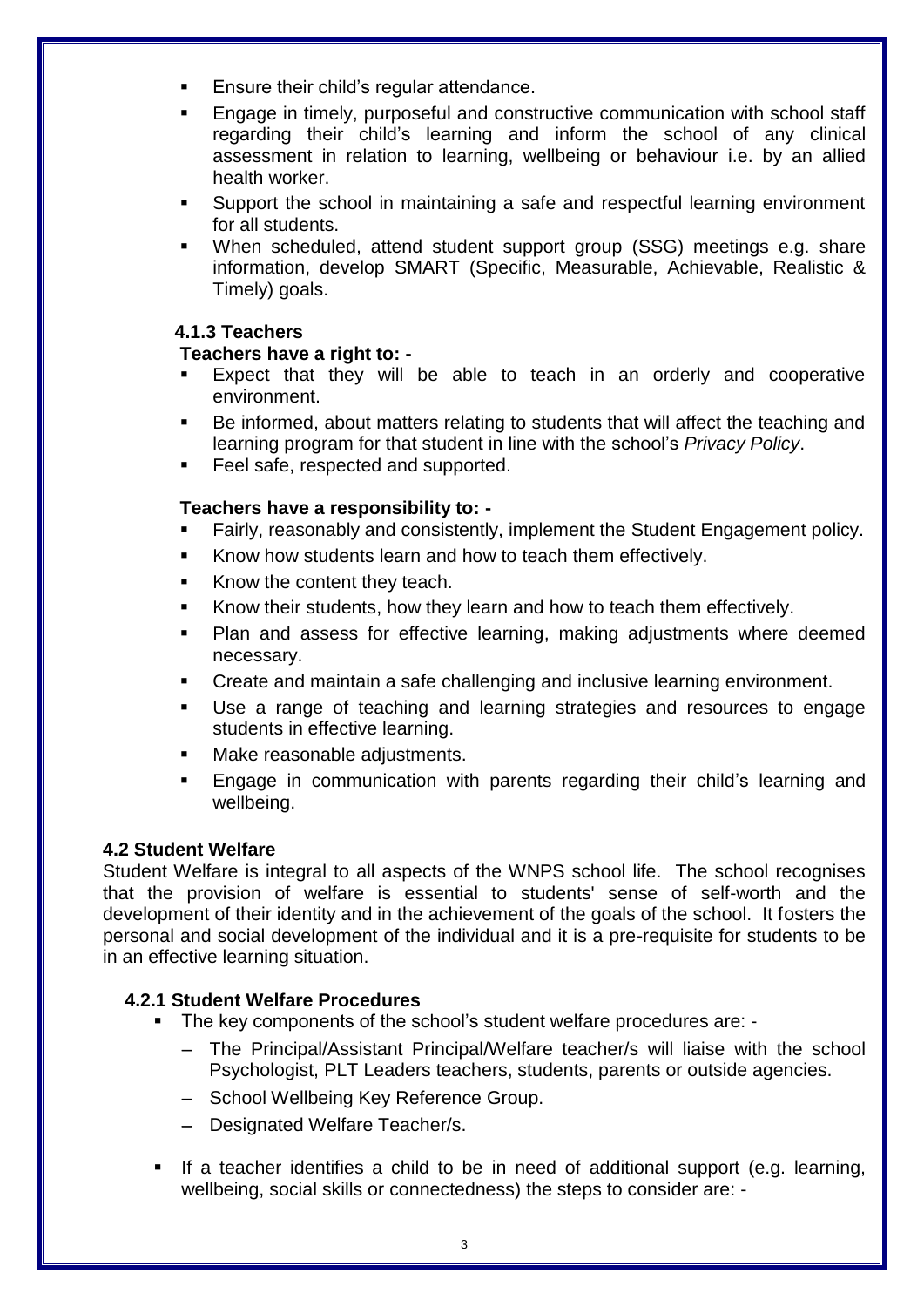- If it is an urgent matter/crisis contact the Principal/Assistant Principal for immediate assistance.
- If it is important but not an urgent matter:
	- i. Speak to the Principal, Assistant Principal or Welfare Teacher/s.
	- ii. Complete referral documentation.
- The Assistant Principal/Welfare teacher/s will refer the matter to the Student Support Service Officer (SSSO) e.g. speech pathologist, psychologist etc.
- Behavioural management issues should be dealt with in line with the school's agreed Student Management Practices. If a Professional Learning Team (PLT) identifies a particular welfare issue affecting children within the year level, the Team Leader will consult the Principal, Assistant Principal or Welfare Teacher/s.
- Mandatory Reporting (refer to the school's *Mandatory Reporting* policy).

#### **4.2.2 Wellbeing/Engagement Key Reference Group**

 A School Wellbeing/Engagement Key Reference Group (KRG) with representatives from across the school will be established at the beginning of each year.

The School Wellbeing/Engagement KRG will: -

- Work to create and maintain a positive and supportive environment.
- Provide support for staff, students and parents/guardians.
- Enable staff to access relevant training or Professional Learning.
- Support staff to be confident, skilled and proactive in the management of student welfare issues.
- Oversee the reviews of School Wellbeing related policies.
- Oversee the implementation of school wide positive behaviour programs.
- Safe and orderly classrooms are conducive to optimising student learning and wellbeing. The school's Occupation, Health & Safety (OH&S) representative will undertake regular classroom audits.

## **4.2.3 Welfare Teachers**

- The school will designate two senior staff as "Welfare Teachers".
- The Welfare Teacher/s do not replace the role of the school psychologist. The position is an additional level of support in the school.
- The Welfare Teachers will: -
	- Be a member of the School Wellbeing/Student Engagement KRG and the Inclusion KRG, where possible.
	- Liaise with the Principal, Assistant Principal and Psychologist on a range of school welfare issues.
	- Liaise with teachers and parents in relation to individual student welfare needs.
	- Provide or facilitate (where relevant) support to children experiencing behavioural, social and emotional difficulties, which may be impacting on their ability to interact and learn.
	- Conduct Social Skills groups with children with identified needs, as required.
	- Provide feedback where necessary to teachers and parents on a student's welfare progress.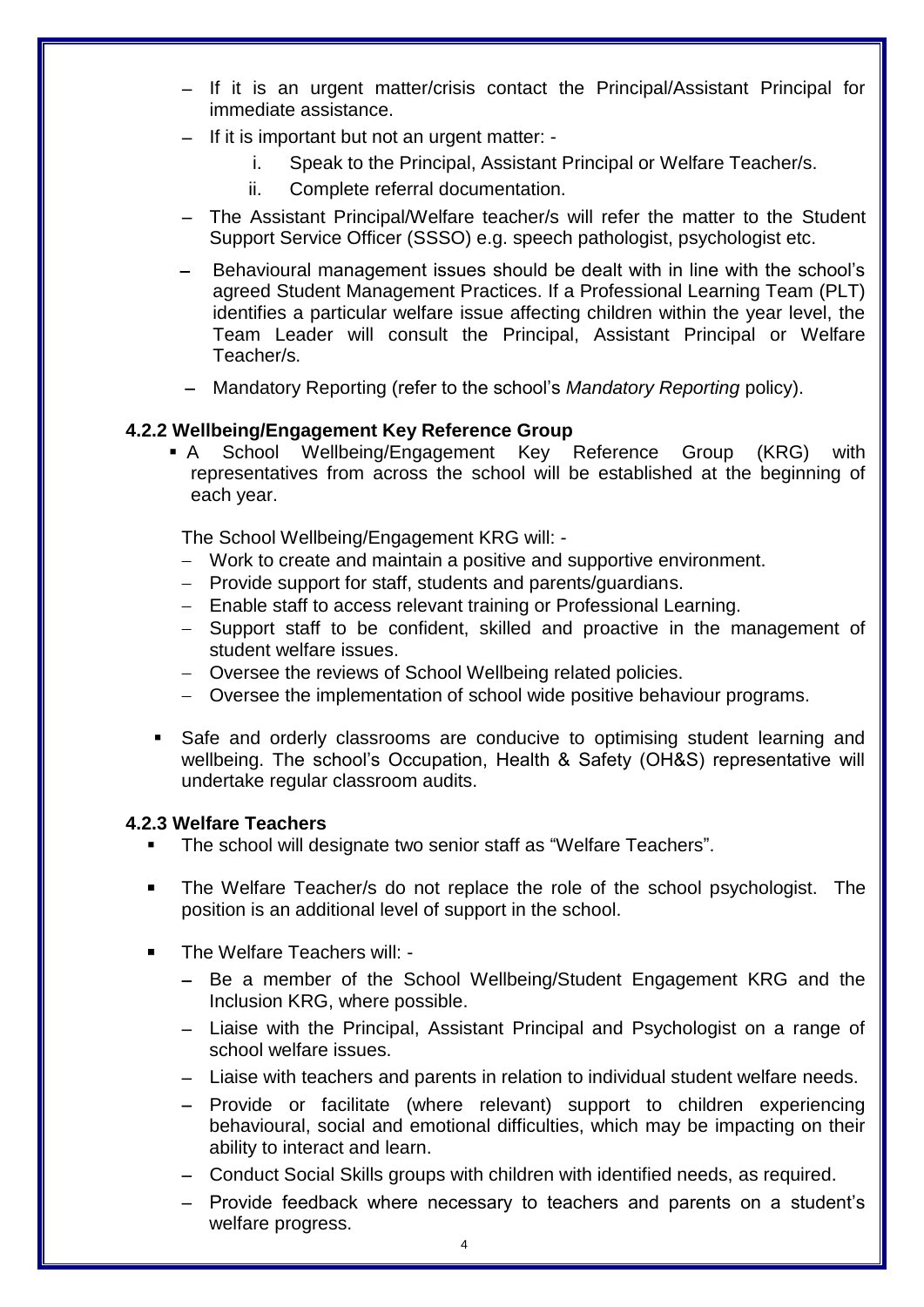- Bring to the attention of staff relevant welfare issues.
- Attend Student Support Group (SSG's) meetings where necessary.
- The school will provide the opportunity for the Welfare Teachers to undertake professional learning, as appropriate.
- The school, through forums such as the School Wellbeing/Student Engagement KRG and Inclusion KRG, will identify broader staff professional learning needs in relation to student welfare. These professional learning sessions may be conducted as part of a weekly staff meeting, a specific professional learning activity or on staff training days.

# **4.2.4 Welfare Support Groups**

If it is considered that a student requires additional support for an extended period of time (i.e. for a term or more), then a Welfare Support Group may be established. This group may comprise the child, parent, teacher, School Welfare Teacher, psychologist, Principal/Assistant Principal, student advocate or outside agency.

# **4.2.5 Student Support Group**

Student Support Groups (SSG) are held each term for children identified under the *Program for Disabilities and Impairments*.

# **4.2.6 School Wellbeing Programs & Strategies**

The School Wellbeing/Student Engagement KRG will oversee the implementation of a range of school wellbeing programs and strategies, such as MPower Girls, Revved UP Boys, Zones of Regulation, SuperFlex, Restorative Practices etc.

- The school will provide teachers with the opportunity to participate in training with regard to these programs as appropriate.
- The school will implement whole staff Professional Learning for these programs & strategies.

# **4.3 School Behaviour Expectations**

At Williamstown North Primary School our agreed school values are that we, as individuals and collectively, believe in and practise:

- **Respect: for yourself, others and the environment.**
- Responsibility: to be relied upon to do the right thing.
- Resilience: to stay calm, problem solve and bounce back.

In the context of these values, the school expects students to be:

- **COUTE COUTE 2018 COUTED**
- **supportive and inclusive of their peers;**
- **•** receptive to instruction and feedback;
- **EXT** behave safely, so as not to cause harm to themselves or others
- positive ambassadors for the school, and
- generally respectful of the school environment and towards all members of the school community.

## **4.3.1 School Management Plan- Shared Expectations**

Within all programs across the school, teachers along with their students, develop an agreed list of behaviours that reflect the school's behaviour expectations. The statements are framed using positive language along with devising a list of possible rewards that students can work towards, such as verbal praise, stickers, Thumbs Up Award, whole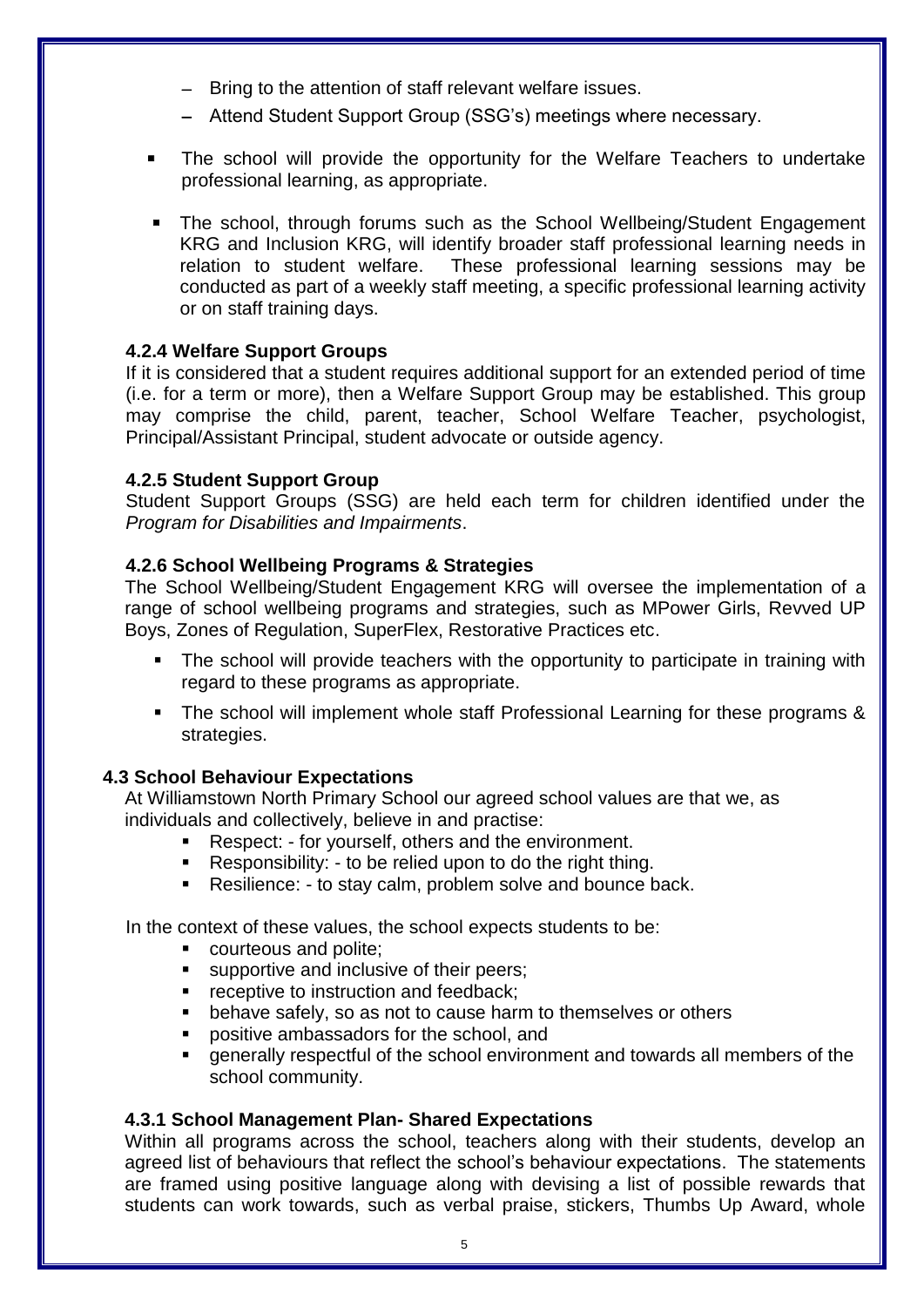class rewards or activities. These are displayed, referred to and reinforced in a positive manner, for individuals and class groups.

Students are expected to actively promote and engage in respectful relationships to prevent bullying and unacceptable behaviour. All students are expected to play a role in preventing and responding to concerns about safety and wellbeing. This can involve talking to a teacher about what is happening so they can work together to resolve the issue.

## **4.4 Promoting Positive Student Behaviours**

## **4.4.1 Classroom & Playground Procedures**

The **3 Step Rule**, is used both within the classroom and playground environment to assist in managing behaviours that result from making inappropriate choices. Students across the school will be familiar with, and encouraged to apply, 'The 3 Step Rule' to situations, clear and consistent message.

**3 Step Rule: -** Letting students know that the behaviour of another student is unacceptable by using the following statements,

- 1. Stop it, I don't like it.
- 2. Stop it, or I'll tell the teacher
- 3. I'm going to tell the teacher

#### **4.4.2 Programs supporting positive student behaviours**

The school will implement a range of programs to support positive student behaviours, including, but not limited to:

**MPower Girls** explores the relationships girls have with one another and the secret world of girls' aggression. The program is designed to deal with issues of bullying, cliques and how girls relate to one another.

**Revved Up** is an anger management program designed to help students recognise their own responses to different situations and provide anger management strategies that will assist them in relating with others. The program is suitable for students in years four, five and six - especially boys.

#### **4.5 Challenging Behaviour Management**

## **4.5.1 Disciplinary Measures**

The school applies a number of graded disciplinary measures when students breach the school's behaviour expectations.

The school will discipline students for behaviour incidents occurring at school; at a school activity away from the school grounds; or while travelling to or from school or a school activity. Disciplinary measures will form part of a teacher's classroom management plan and should always be proportionate to the nature of the behaviour. These measures are best employed in combination with support measures to identify and address causes of the behaviour.

#### **4.5.2 Behaviour Management Plan (BMP)**

If a child is continually displaying inappropriate behaviour or their behaviour is deteriorating, then a Behaviour Management Plan (BMP) will be developed and implemented by the classroom teacher. It is developed in consultation with the parents and the child and is aimed at establishing positive behaviours by the child. When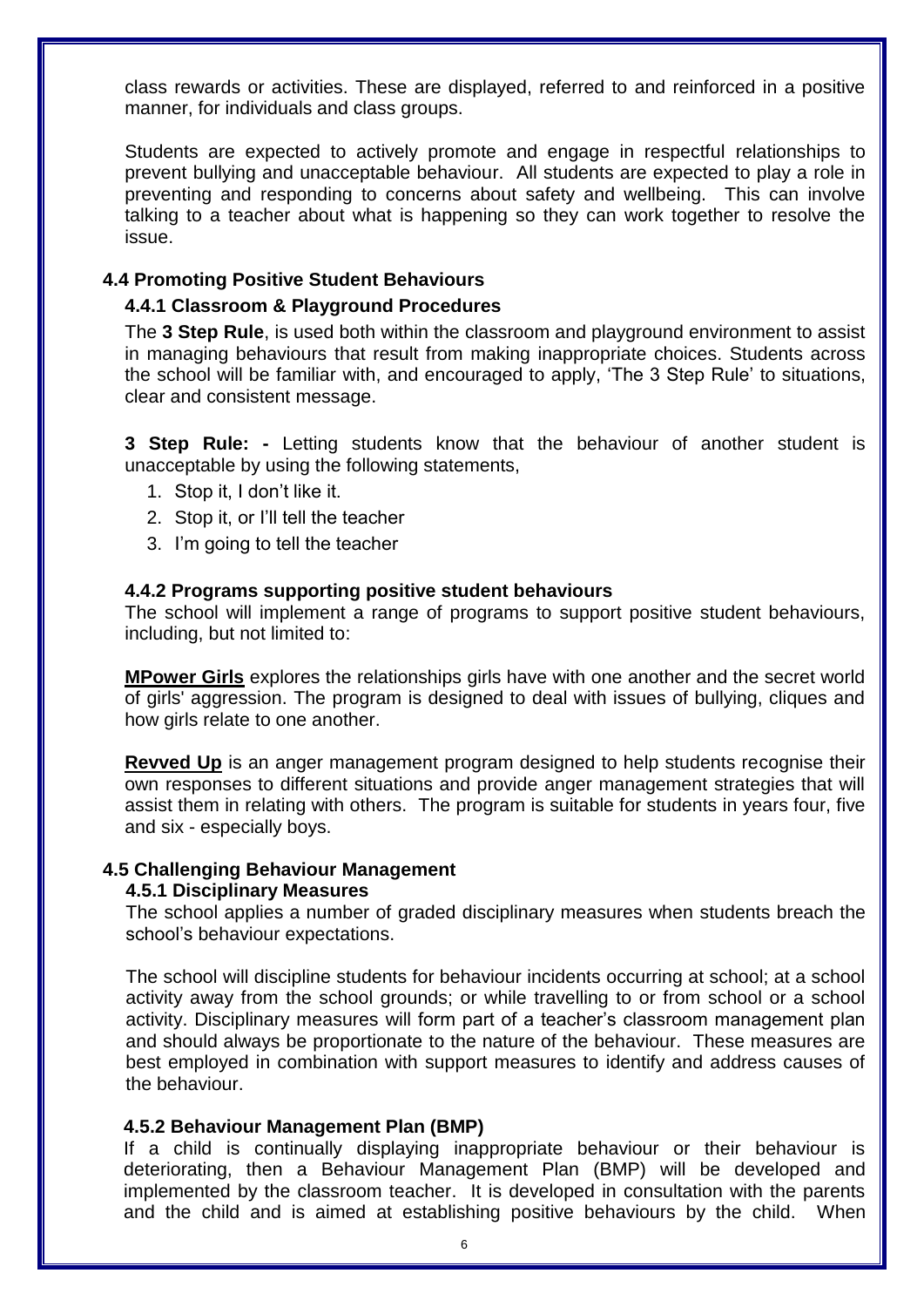developing a BMP the teacher concerned should consult the Principal/Assistant Principal/Welfare Teachers and parents.

# **4.5.3 Classroom Misbehaviour Consequences**

Classroom consequences for misbehaviour may include:

- **1.** Verbal warning with reference made to the:
	- **a.** School value not being followed,
	- **b.** Appropriate behaviour required,
	- **c.** Possible further action if 'misbehaviour' continues.
	- **2.** Removal from the group within the classroom for a stipulated time. The child will be spoken to by the teacher and expected behaviour reiterated.
	- **3.** Removal from the group and time out given in another class for at least 15 minutes. Spoken to by the teacher or Team Leader. **At no time will a child be placed outside a classroom and left unsupervised.**
- **4.** Speaking to the PLT Leader or School Welfare Teachers about the child.
- **5.** All incidents/behaviours are required to be entered on Compass under Student Chronicles. Students complete an Incident Form and a copy is sent home for parents to sign and a copy attached to the Compass Chronicle.
- **6.** Parents contacted by phone note and the child's behaviour discussed.
- **7.** Referral to Principal/Assistant Principal. A parent conference may be required.
- **8.** The child being placed on a Behaviour Management Plan.

## **4.3.4 Playground Misbehaviour**

In the playground, behaviours will be dealt with in a positive manner and where necessary, reasonable adjustments made for students with additional needs.

Playground consequences for misbehaviour may include: -

- **1.** Verbal warning restate expected behaviour/s.
- **2.** Documenting the behaviour in the Playground Behaviour Book.
- **3.** Accompany the Yard Duty teacher for a stipulated period of time.
- **4.** Removal from the playground for the remainder of the break teacher to arrange supervision.
- **5.** Half recess/lunch detention: teacher who issues this, is responsible for supervision of the student/s in their classroom.
- **6.** Withdrawal time in the Butterfly Room during recess and lunch breaks.
- **7.** Referral to Principal/Assistant Principal/Welfare Teacher
- **8.** Parent Conference arranged by the Classroom Teacher, Principal/Assistant Principal/Welfare Teacher.
- **9.** Further action in line with Department of Education and Training (DET) guidelines and Ministerial Order 625, as required.

## **4.5.5 Detention**

In line with DET guidelines a child may be given detention for half of any recess or lunchtime to complete unfinished work, or to undertake additional work.

 $-$  In this event, the child's parents will be informed.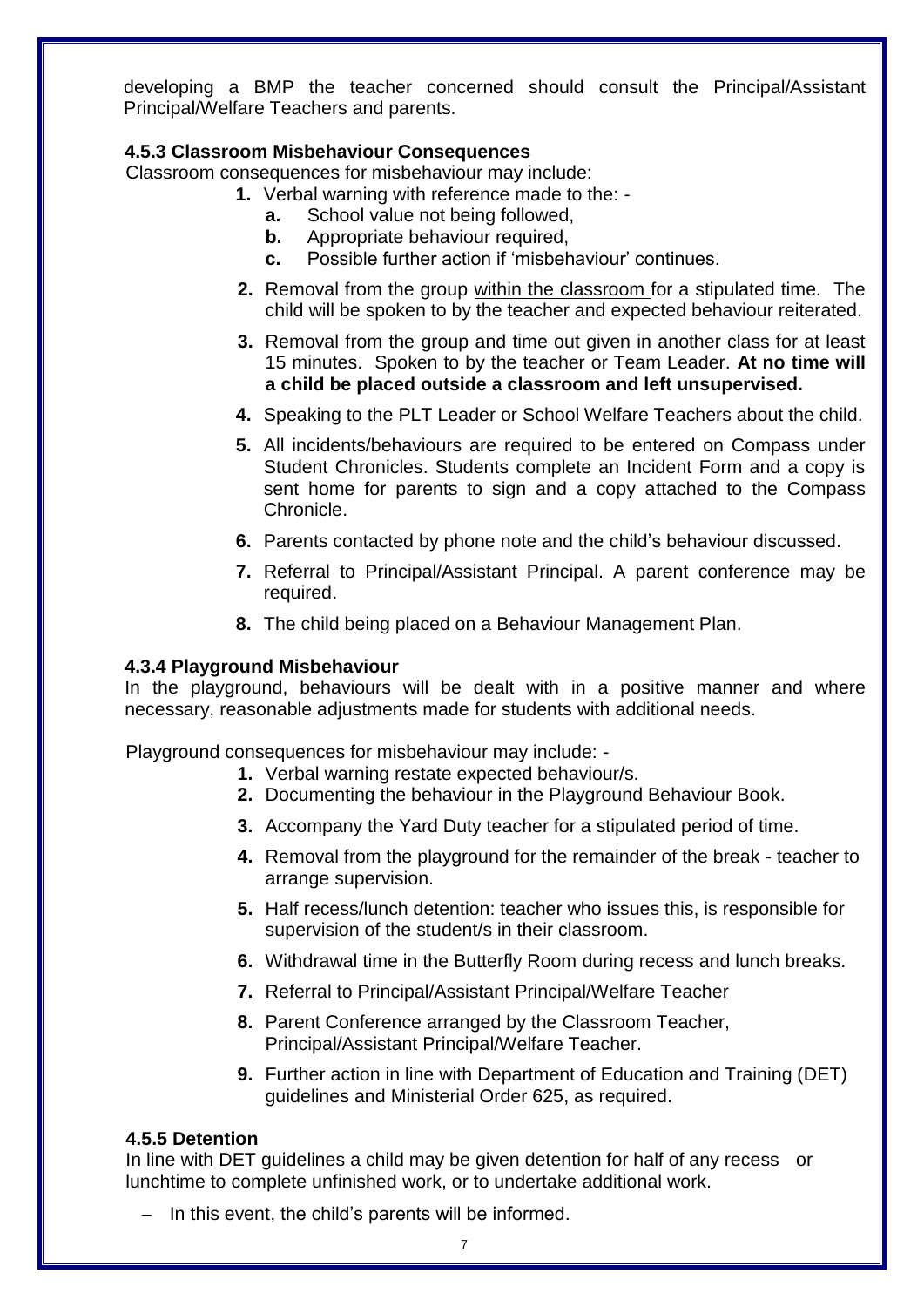- The teacher who deals with the child's behaviour is responsible for supervising the detention.
- If the behaviour is of a serious nature i.e. endangering self or others, the child may also be supervised by a Yard Duty teacher during the second half of a Recess or Lunch breaks.
- **Children will not be left unsupervised at anytime**.
- If a child's behaviour warrants an 'After School Detention', a note must be sent home advising parents at least 24 hours beforehand. Detention may be given for up to 45 minutes after school. Refer to Appendix 1 for a Detention Proforma.
- Supervision will be shared by the teacher issuing the detention, PLT Leader, or the school administration (as negotiated).

## **4.5.6 Referral**

If a child's behaviour deteriorates rapidly/unexpectedly, or they display prolonged concerning behaviour, it may be necessary to seek advice and support either from the school's SSSO's or alternatively a support agency or health professional.

- $-$  If a teacher requires support in relation to a child's behaviour a referral is made via the Assistant Principal/Welfare Teachers.
- Written parental approval is required for a psychologist, outside agency or health professional to provide assistance or support for a child (excluding circumstances relating to Mandatory Reporting).

## **4.5.7 Suspension or Expulsion**:

Further action may be taken by the Principal or Assistant Principal if one or more of the following actions are committed by a student:

- **1.** causing danger to the safety of other students or staff, **or**
- **2.** using offensive language or behaviour, **or**
- **3.** deliberately causing damage to personal or school property.

This further action may include suspension or expulsion as detailed in *Ministerial Order 625 – Suspension and Expulsion*.

## **4.5.8 Corporal Punishment**

In accordance with the *Education Training and Reform Act (2006),* the use of corporal punishment is not permitted at the school.

#### **4.5.9 Documenting Incidents of Misbehaviour**

The school documents incidents of student misbehaviour via a number of measures including:

- **Student Incident Sheet.** Students reflect on any incidents by completing the 'Student Incident Sheet'. A copy is provided to the class teacher and a copy sent home for parents to read and sign. A copy is also attached to the Compass Chronical.
- **Compass Chronical.** Student incidents of misbehaviour are recorded on the Compass Chronical, including a copy of the student incident sheet.
- **Classroom Behaviour Book.** Each classroom teacher, specialist teacher or support teacher will have a Behaviour Book to record incidents throughout the school year. Names, dates, times and details of the incident/negative behaviour, including action and follow-up will be recorded.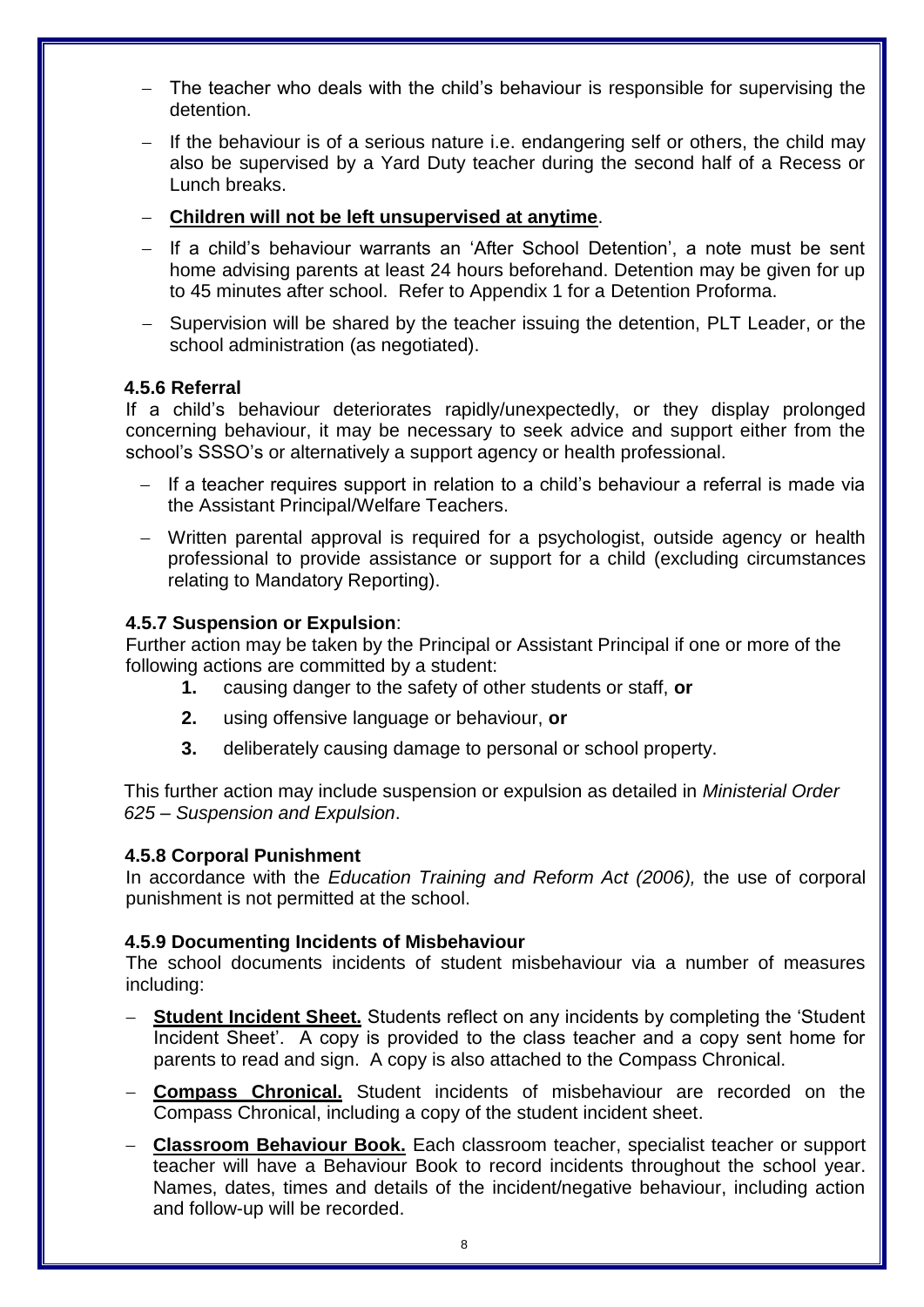- '**Green Slip'.** When a teacher deals with misbehaviour or an incident involving a child from another class the teacher concerned will complete a 'Green Slip' and pass it to the child's class teacher. 'Green Slips' will also be completed by Specialist teachers, Yard Duty Teachers, Support program teachers or Teachers/Leaders dealing with behavioural issues across the school. All 'Green Slips' are pasted into the Classroom Behaviour Book or attached to the Compass Student Chronical. See Appendix 2 for a copy of a Green Slip.
- $-$  It is the responsibility of the teacher dealing with the incident to determine the action; however the class teacher may review and change the action/consequence if necessary. This is done in consultation with the teacher issuing the 'Green Slip'.

'Green Slips' and 'Class Behaviour Books' and 'Compass Chronicals' enable teachers to identify patterns of misbehaviour. Once a child has three 'green slips' or comments about their behaviour recorded, then one or more of the following should occur;

- $\circ$  refer to the classroom teacher.
- o refer child to Welfare Teacher/s,
- o organise a Parent Conference
- o refer child to Principal/Assistant Principal.

## **4.6 Communications**

To ensure that a school community is familiar with and committed to the Student Engagement Policy it will be promoted by:

- posted on the school website;
- highlighting excerpts on posters to remind people of their shared commitment to a safe and supportive school; and
- giving copies to parents/guardians when they enrol their child.

## **5. References & Related Policies**

Related WNPS Policies

- Privacy Policy.
	- Occupational Health & Safety.
	- Mandatory Reporting.
	- **Buddies.**
	- Sexual Harassment
	- **Anti-Bullying.**
- **Equal Opportunity.**
- **Student attendance**

#### References

*Student Code of Conduct* in the School Accountability and Implementation Framework.

*Guidelines for Developing The Student Code of Conduct* incorporating Student Discipline Procedures 1994 and Ministerial Order No: 1, Discipline of Pupils.

Reference: *Assertive Discipline* [Positive Behaviour Management for Today's Classroom] by L. Canter & M. Canter.

#### **7. Review**

This policy shall be reviewed as part of the WNPS' cyclical policy review process conducted by school council and updated if required.

This Policy was ratified by School Council on 7<sup>th</sup> September 2016.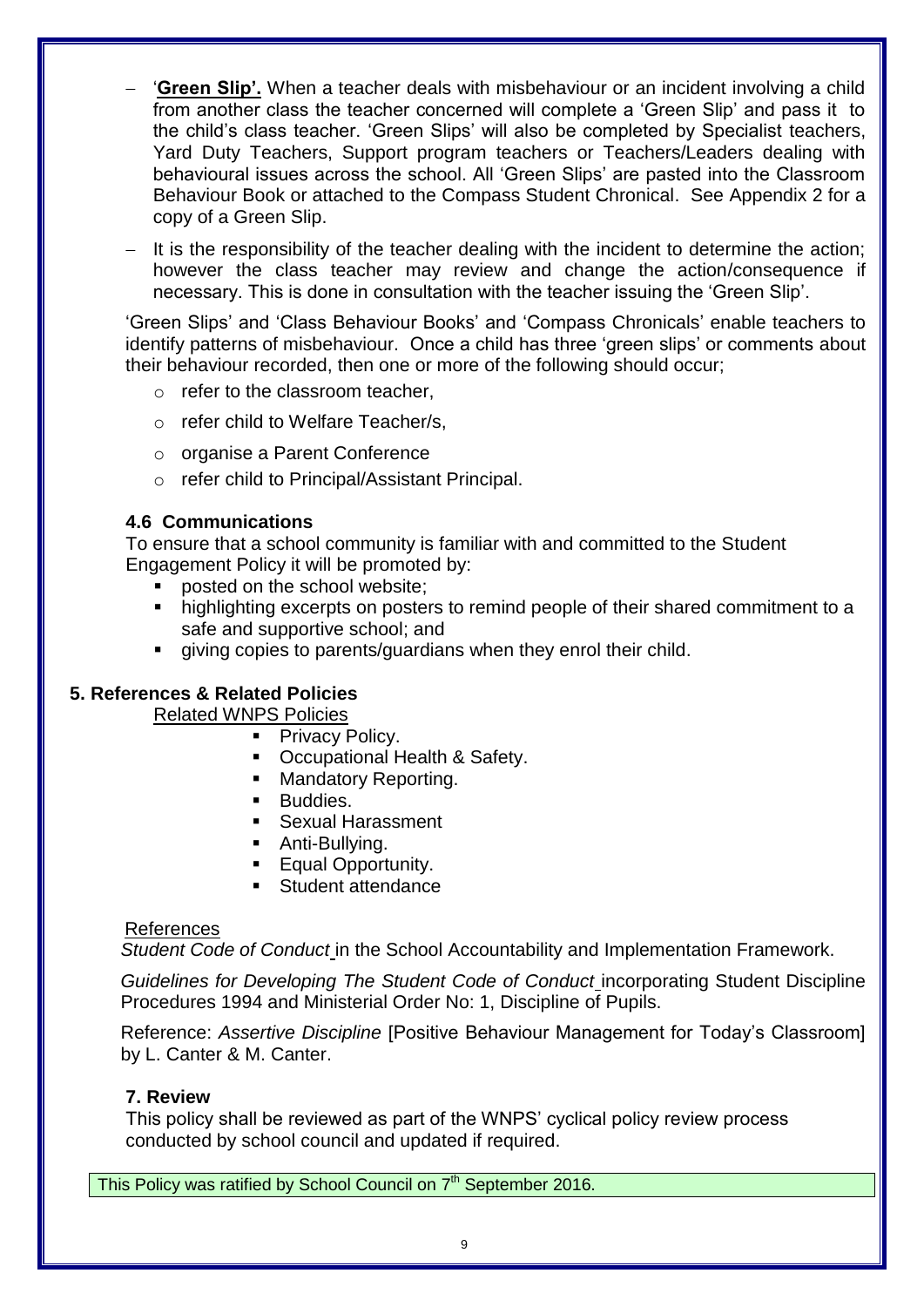| <b>Williamstown North Primary School</b><br><b>Student Incident Sheet: Years 3 to 6</b><br>Teacher: $\frac{1}{\sqrt{1}}$ Please Tick $\sqrt{1}$ Incident in the Classroom $\Box$<br>Incident in the Playground $\Box$<br>Incident in the Specialist/Support Class □<br>Out of School Grounds (to or from school) □<br>Who was involved? |  |
|-----------------------------------------------------------------------------------------------------------------------------------------------------------------------------------------------------------------------------------------------------------------------------------------------------------------------------------------|--|
|                                                                                                                                                                                                                                                                                                                                         |  |
|                                                                                                                                                                                                                                                                                                                                         |  |
|                                                                                                                                                                                                                                                                                                                                         |  |
|                                                                                                                                                                                                                                                                                                                                         |  |
|                                                                                                                                                                                                                                                                                                                                         |  |
|                                                                                                                                                                                                                                                                                                                                         |  |
|                                                                                                                                                                                                                                                                                                                                         |  |
|                                                                                                                                                                                                                                                                                                                                         |  |
| Where did it happen?                                                                                                                                                                                                                                                                                                                    |  |
|                                                                                                                                                                                                                                                                                                                                         |  |
| What happened and how were you involved?                                                                                                                                                                                                                                                                                                |  |
|                                                                                                                                                                                                                                                                                                                                         |  |
|                                                                                                                                                                                                                                                                                                                                         |  |
|                                                                                                                                                                                                                                                                                                                                         |  |
|                                                                                                                                                                                                                                                                                                                                         |  |
|                                                                                                                                                                                                                                                                                                                                         |  |
|                                                                                                                                                                                                                                                                                                                                         |  |
| What did you do that did not follow the school Values?                                                                                                                                                                                                                                                                                  |  |
|                                                                                                                                                                                                                                                                                                                                         |  |
|                                                                                                                                                                                                                                                                                                                                         |  |
|                                                                                                                                                                                                                                                                                                                                         |  |
| Who in your opinion was not following the school rules?                                                                                                                                                                                                                                                                                 |  |
|                                                                                                                                                                                                                                                                                                                                         |  |
|                                                                                                                                                                                                                                                                                                                                         |  |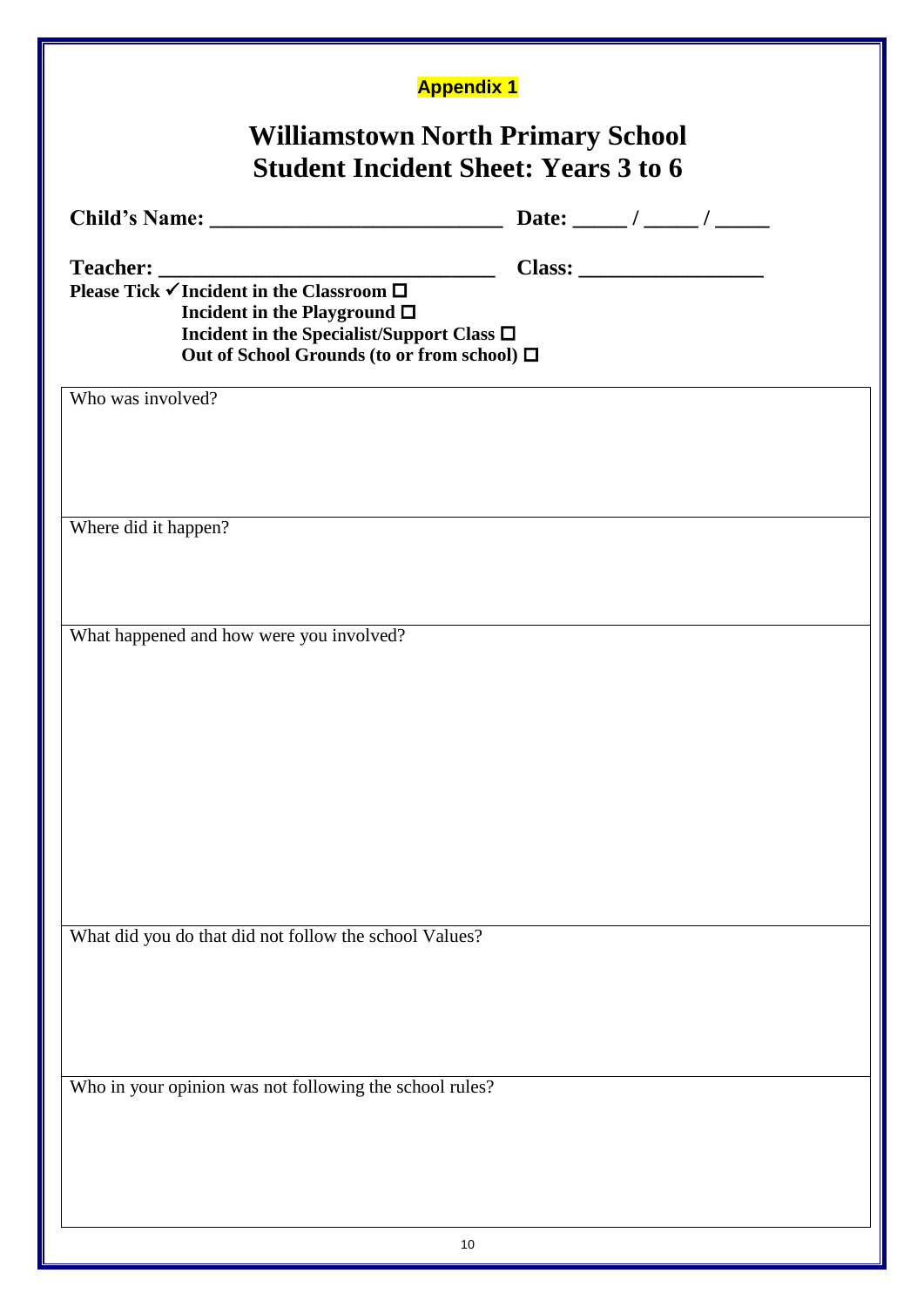| What should have you done?<br>What do you think the consequences should be?<br>Do you have any further comments.<br>Copy for Class Teacher<br>$\Box$<br>Copy for Principal/Assistant Principals<br>$\Box$<br>Teacher's Comment:<br>Student Signature:<br>Teacher Signature:<br><u> 2008 - Andrea Andrew Maria (h. 1878).</u> |                                        |
|------------------------------------------------------------------------------------------------------------------------------------------------------------------------------------------------------------------------------------------------------------------------------------------------------------------------------|----------------------------------------|
|                                                                                                                                                                                                                                                                                                                              |                                        |
|                                                                                                                                                                                                                                                                                                                              |                                        |
|                                                                                                                                                                                                                                                                                                                              |                                        |
|                                                                                                                                                                                                                                                                                                                              |                                        |
|                                                                                                                                                                                                                                                                                                                              |                                        |
|                                                                                                                                                                                                                                                                                                                              |                                        |
|                                                                                                                                                                                                                                                                                                                              |                                        |
|                                                                                                                                                                                                                                                                                                                              |                                        |
|                                                                                                                                                                                                                                                                                                                              |                                        |
|                                                                                                                                                                                                                                                                                                                              |                                        |
|                                                                                                                                                                                                                                                                                                                              |                                        |
|                                                                                                                                                                                                                                                                                                                              |                                        |
|                                                                                                                                                                                                                                                                                                                              |                                        |
|                                                                                                                                                                                                                                                                                                                              |                                        |
|                                                                                                                                                                                                                                                                                                                              |                                        |
|                                                                                                                                                                                                                                                                                                                              |                                        |
|                                                                                                                                                                                                                                                                                                                              |                                        |
|                                                                                                                                                                                                                                                                                                                              | Date: ____ / ____ / ____               |
|                                                                                                                                                                                                                                                                                                                              | Date: $\frac{1}{\sqrt{1-\frac{1}{2}}}$ |
|                                                                                                                                                                                                                                                                                                                              |                                        |
|                                                                                                                                                                                                                                                                                                                              |                                        |
|                                                                                                                                                                                                                                                                                                                              |                                        |
|                                                                                                                                                                                                                                                                                                                              |                                        |
|                                                                                                                                                                                                                                                                                                                              |                                        |
|                                                                                                                                                                                                                                                                                                                              |                                        |